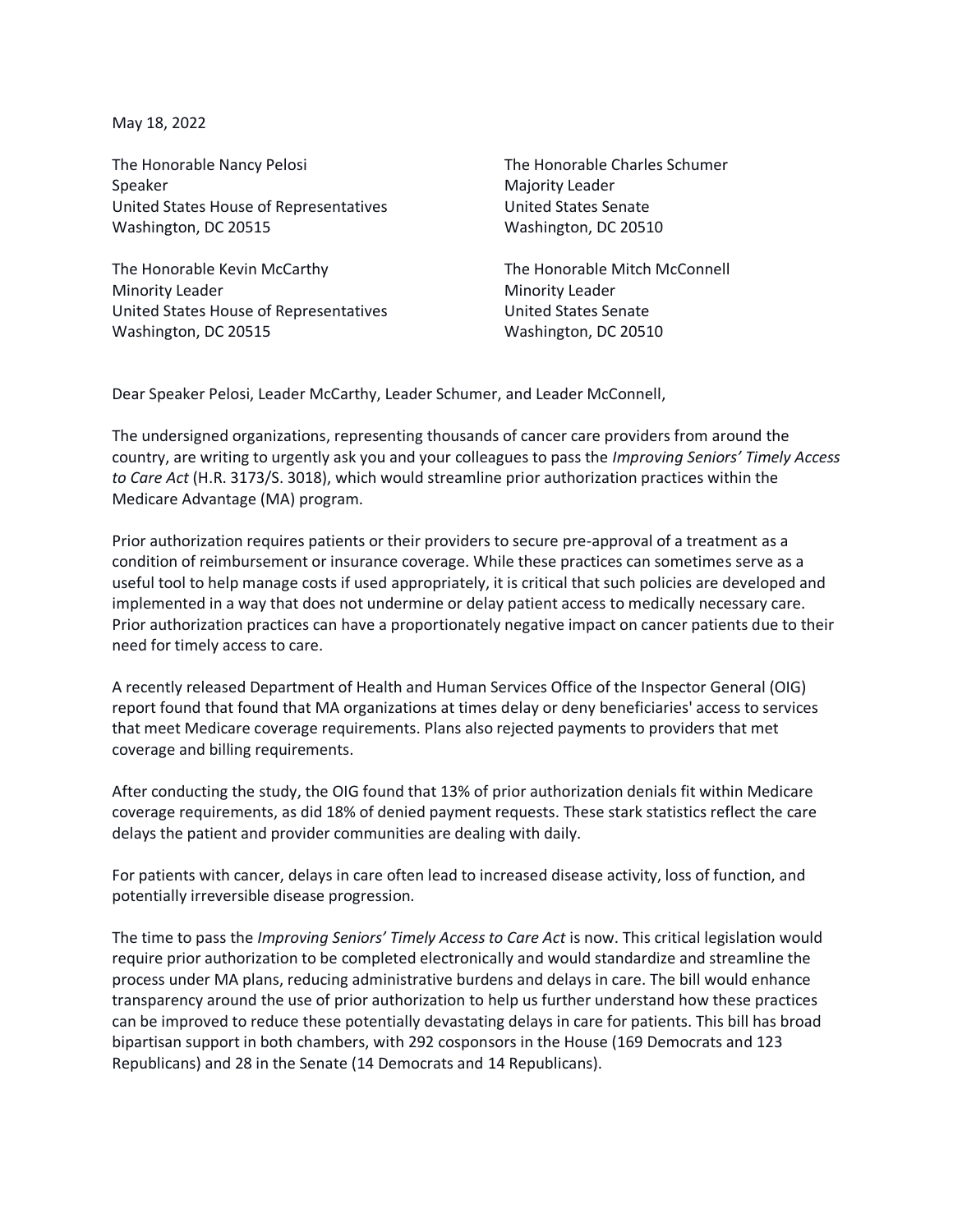Pass the *Improving Seniors' Timely Access to Care Act* (H.R. 3173/ S. 3018), helping to improve prior authorization practices to enhance patient access to timely healthcare, without delay.

Sincerely,

Alabama Cancer Congress Association for Clinical Oncology Association of Community Cancer Centers (ACCC) Association of Northern California Oncologists (ANCO) Connecticut Oncology Association (CtOA) Delaware Society for Clinical Oncology (DSCO) Denali Oncology Group Empire State Hematology & Oncology Society (ESHOS) Florida Society of Clinical Oncology (FLASCO) Georgia Society of Clinical Oncology (GASCO) Hawaii Society of Clinical Oncology (HSCO) Illinois Medical Oncology Society (IMOS) Indiana Oncology Society (IOS-IN) Iowa Oncology Society (IOS-IA) Kansas Society of Clinical Oncology (KaSCO) Kentucky Society of Clinical Oncology (KYSCO) Louisiana Oncology Society (LOS) Maryland/D.C. Society of Clinical Oncology (MDSCO) Massachusetts Society of Clinical Oncologists (MSCO) Medical Oncology Association of Southern California, Inc. (MOASC) Medical Oncology Society of New Jersey (MOSNJ) Michigan Society of Hematology & Oncology (MSHO) Minnesota Society of Clinical Oncology (MSCO) Mississippi Oncology Society (MOS) Missouri Oncology Society (MOS) Montana State Oncology Society Nebraska Oncology Society New Mexico Society of Clinical Oncology (NMSCO) Nevada Oncology Society (NOS) North Carolina Oncology Association (NCOA) Northern New England Clinical Oncology Society (NNECOS) Ohio Hematology Oncology Society (OHOS) Oklahoma Society of Clinical Oncology (OSCO) Oregon Society of Medical Oncology (OSMO) Pennsylvania Society of Oncology & Hematology (PSOH) Puerto Rico Hematology and Medical Oncology Association Rocky Mountain Oncology Society (RMOS) Society of Utah Medical Oncologists (SUMO) South Carolina Oncology Society (SCOS) Tennessee Oncology Practice Society (TOPS) Texas Society of Clinical Oncology (TxSCO) The Arizona Clinical Oncology Society (TASCO) Virginia Association of Hematologists and Oncologists (VAHO)